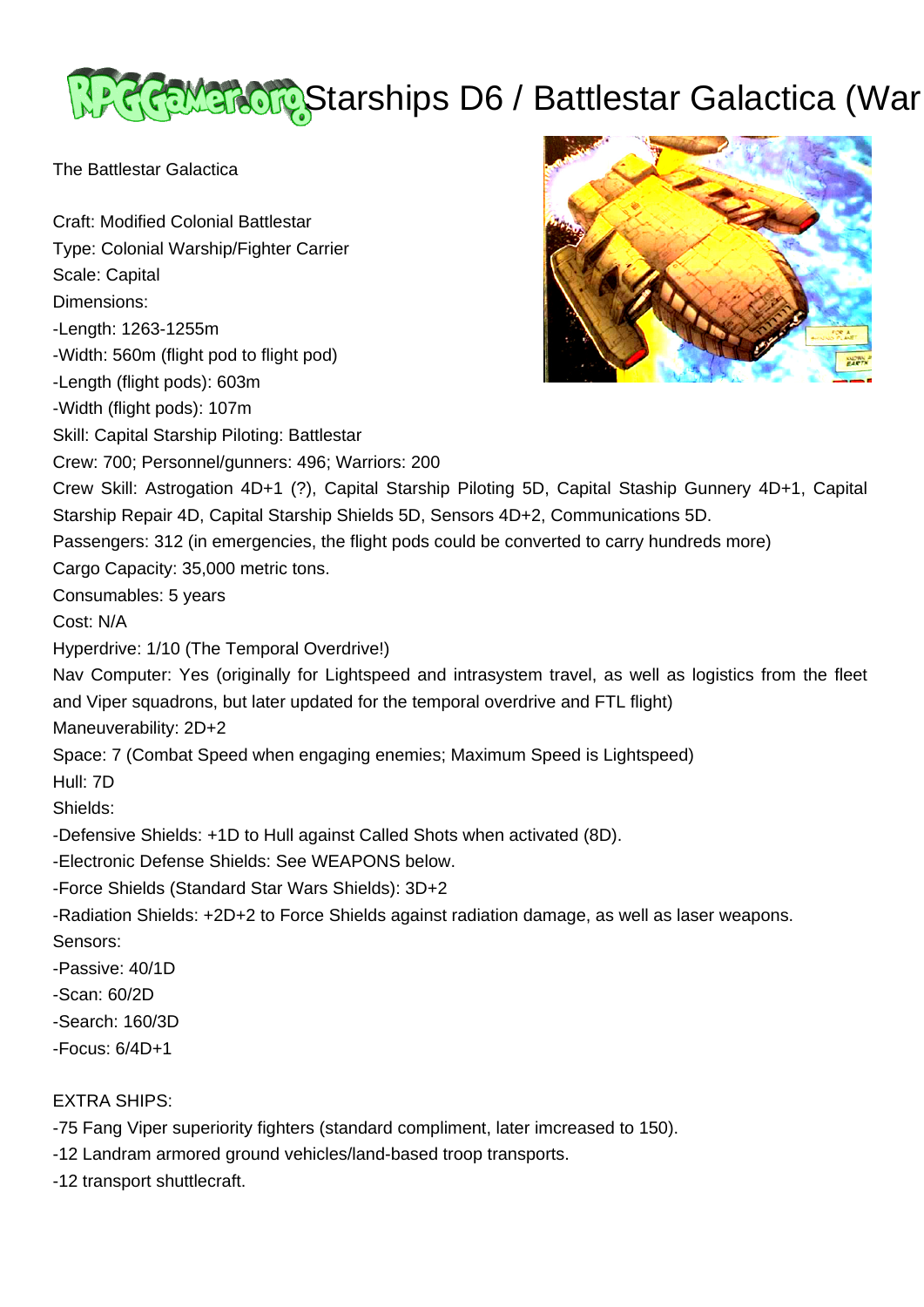#### INTERIOR:

-Core Command: Most frequently seen is Galactica's command center, or bridge, which features a huge viewing window with a large shield that can be put in place, and a rotating command console from where the commander can observe operations. In War of Eden, Core Command is sparsely seen, but retains the red lights of combat alert situations. It could be guessed the Core Command's layout may have been altered somewhat by the Galactica's modifications over the yahrens.

-Launch Bays: The Galactica's Launch Bays load Viper Fighters in agnetic rail launch tubes and propel them at great speeds when combined with the Viper's Turbo Boost at +2 Space Speed (Space 12 for Vipers and Asp Vipers, 14 if using Fang Vipers).

-Life Science Center (Medical Facilities).

-Ceremonial Chamber.

-Bachelor Officer's Quarters: Crew quarters for Colonial Warriors based on Galactica.

-Officer's Club.

-Apollo's Quarters (Or Commander's Quarters, whoever that may be).

-The Temporal Overdrive: A gift from the Seraphs, aka the Beings of Light Apollo and the fleet met in the original series and whom helped them in many situations, such as their encounter with Count Iblis and the conflict between the Western and Eastern Alliances. Five yahren after the destruction of the Colonies, Adama begins to succumb to Katai syndrome, and wishes to speak to his son one last time before being placed in crygenic sleep. Apollo, having diappeared for some time, returns to deliver a message; the Seraphs will give the Galactica the Temporal Overdrive, because at lightspeed it will take the fleet many thousands of yahrens to reach Earth. With the Overdrive, they can reach it in yahrens, within their lifetimes. The Temporal overdrive is installed in the Galactica and allows it to make jumps across the vast distances bwteen stars and even galaxies, all the while carrying the fleet in tow with it. The downside is that after every jump, the Galactica must recharge the Overdrive before they can use it again.

-Hyper-Density Capacitors: (These were not mentioned in the War of Eden comic misniseries, but added for my personal campaign, 'Stargate-Alliance') Because the Galactica does not have power systems to use the Temporal Overdrive on a regular basis for the fleet, new capacitors were made to store the vast amounts of power needed for every jump, making the most efficient use of the Galactica's fusion and tylium power systems. The Glactica itself and perhaps a couple other ships, even another battlestar (Pegasus), can make use of the overdrive without much strenuous drain on the capacitors, allowing for several jumps (such as to a single location relatively close and back). When jumping the whole fleet together, it drains most of the power in the capacitors, usually all of it after planning a specific jump with what power they have. The jump to Earth in War of Eden is the "longest jump" they had ever made, and probably took all the power in the capacitors, and perhaps even pumping in whatever else they had in reserves or even directly from the Galactica's power systems themselves. The capacitors can be hooked up to other power sources and charged faster, provided an interface can be adapted.

# WEAPONS:

Heavy Mega Pulsar Cannon Location: Forward section of the ship Fire Arc: Front. Crew: 1 (bridge crew gunner) Skill: Capital Sharship Gunnery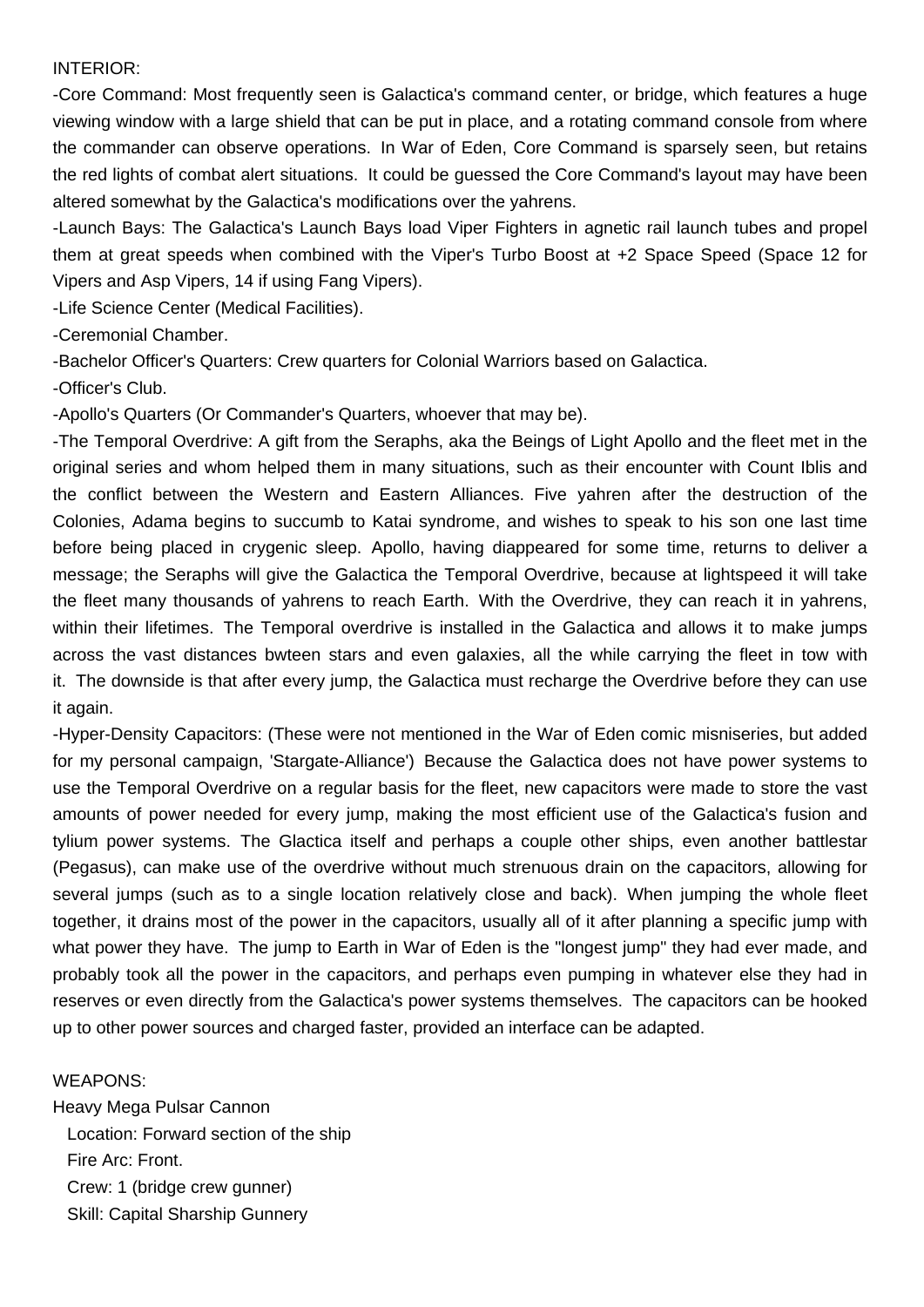Scale: Capital Fire Control: 0D Space Range: 6-30/50/100 Atmosphere Range: 600-3/5/10km Damage: 12D Ammo: Unlimited, but must recharge after every shot for 1 hour.

 Rate of Fire: Single beam with full damage; Or wide beam that covers full forward fire arc for half damage. At distance from high orbit, the wide beam could cover an entire planet's atmosphere, obliterating any projectiles or missiles launched from the surface.

# 48 Turbolaser Batteries

 Location: Scattered across the hull as various double-barreled turrets. Fire Arc: 12 front, 16 right, 16 left, 6 rear. Crew: 2 each. Skill: Capital Starship Gunnery Scale: Capital Fire Control: 3D Space Range: 3-6/30/75 Atmosphere Range: 300-600/3/7.5km Damage: 9D Ammo: Unlimited. Rate of Fire: Single fire-linked blasts.

# 60 Point-Defence Laser Cannons

 Location: Scattered across the hull in various covered compartments. Fire Arc: 12 front, 20 left, 20 right, 8 rear. Crew: 1 each Skill: Starship Gunnery Scale: Starfighter Fire Control: 2D+2 Space range: 1-3/12/25 Atmosphere Range: 100-300/1.2/2.5km Damage: 5D Ammo: Unlimted Rate of Fire: Single beam per attack.

# 12 Solonite Air-to-Air Missile Launchers Location: 6 on each side of the ship's hull. Fire Arc: "Turret" (engages in any direction once launched) Crew: 1 (bridge crew) Skill: Capital Starship Gunnery Scale: Capital or Starfighter (depends on warheads used) Fire Control: 1D Space Range: 2-5/10/15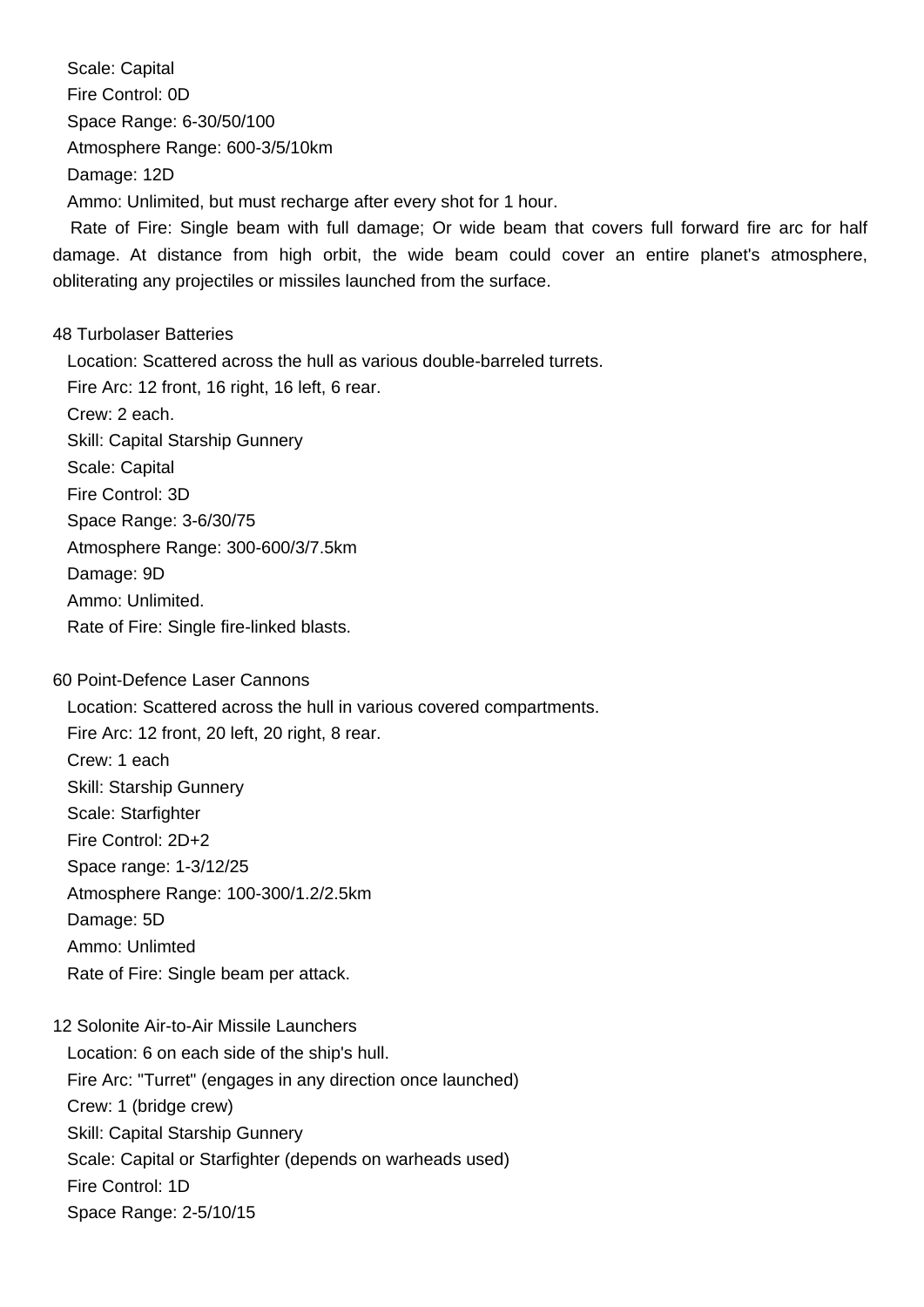Atmosphere Range: 200-500/1/1.5km

 Damage: 8D (Solonite Warheads, Starfighter Scale); 10D (Fusion Nuclear Missiles, Capital Scale); 8D (Solonite Warheads, Starfighter Scale); 6D (Scatter Warheads, Starfighter Scale)

 Ammo: 6 Solonite wraheads per launcher (72 missiles total); 1 Fusion Nuclear Missile per launcher (12 missiles total); 6 Anti-Starfighter Solonite Warheads (72 Missiles total); 6 Scatter Warheads (72 missiles total, used against entire starfighter squadrons).

Rate of Fire: 1 per attack; or volleys up to 12 per attack.

Electronic Defensive Shields

 Location: An array system projecting all around the ship. Fire Arc: All Crew: 1 (bridge crew) Skill: Sensors; works against all Capital ships within range. Scale: Capital Fire Control: N/A Space range: 2-10/24/50 Atmosphere range: 200-1/2.4/5km Damage: -3D from enemy Fire Control Ammo: Unlimited Rate of Fire: N/A

### WRITE-UP NOTES:

 The Galactica from War of Eden was a somewhat different ship from the original television series. however, in the begining of War of Eden, we see Apollo and Adama as well as the Ship of Lights and Apollo's Viper looking like the originals from that televisons series. Therefor, it could be assumed that the Galactica went through upgrades, much as their Vipers and Shuttles did. To show this, weapons have been added and enhaced, as well as shirlds and hull dice codes, even the speed of the engines and maneuverability.

 However, the Galactica never really used its Mega Pulsar cannon in these comics, and it was assumed it either didn't have it anymore, or that the writers forgot it entirely. The Pegasus, however, eventually arrives to save Galactica from destruction, having its own Temporal Overdrive, as well as a massively powerful paired energy cannon which could recharge quickly in combat. One could go ahead and assume this to be an enhanced version of the Mega Pulsar Cannon itself. That said, the stats for the cannon are still here, but unenhaced and still take time to recharge, like the Temporal Overdrive.

 Once could assume, perhaps, that the energy capacitors for the Cannon were converted for its Overdrive device, therefor having to render the cannon useless or inoperative, or that in battle, power must be reserved for one or the other, and that the Temporal Overdrive gives the Galactica and its fleet a better chance of survival as they can quickly get away and evade the Cylons.

### SPECIFICATIONS:

-Galactica serves three main military functions: fighter carrier operations; assault battleship; and and a mobile base of operations, all in one massive platform.

-Following the destruction of the Twelve Colonies, Galactica is forced to dramatically increase the number of crew she carries. Galactica is originally equipped with two Viper squadrons, Red and Blue.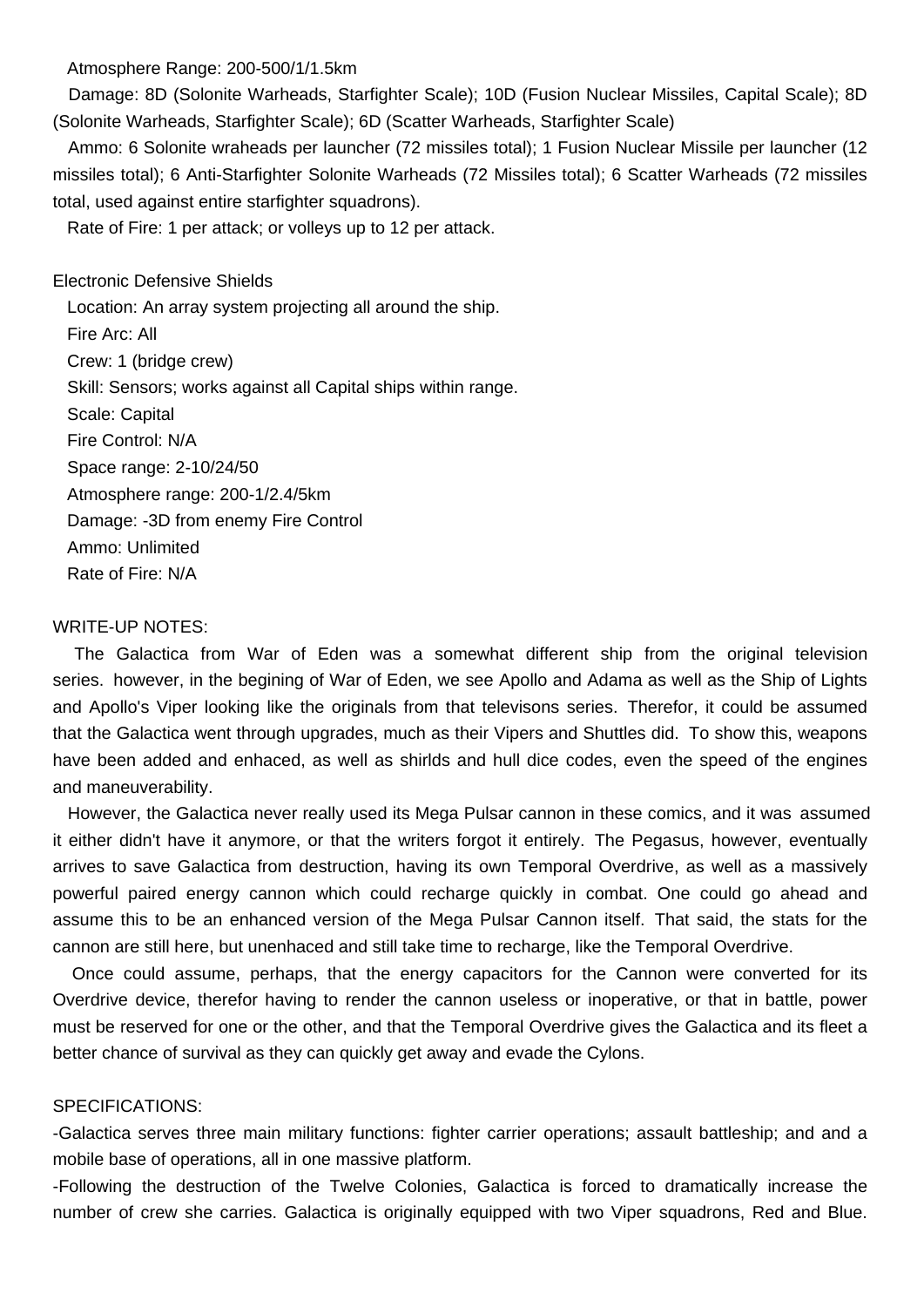She acquires two additional squadrons, Silver Spar Squadron and Bronze Spar Squadron from the battlestar Pegasus, following that ship's disappearance in "The Living Legend, Part II", boosting Galactica's fighter strength to one hundred-fifty Vipers (as mentioned in "Fire in Space").

-Galactica has her own heavy offensive batteries, consisting of 32 known turbo-lasers and fusion missiles.

-The primary power aboard Colonial battlestars are provided by a combination of tylium energizers and advanced fusion reactors.

-Galactica is able to travel at lightspeed, but rarely does so with her civilian Fleet in tow, as no other ships in the Fleet have lightspeed ability.

-Viewers learn from "Saga of a Star World" that the standard battlestar type vessel has a crew of 496 personnel with 200 Warriors. From "The Living Legend" we know that battlestars carry 75 Vipers, 12 Landram land based troop transports and 12 shuttlecraft.

-In the event of imminent damage, Galactica can seal off her compartments to localize damage (Fire in Space). Make a Repair skill check of Easy Difficulty. This will cancel any continuous damage from that round thereafter (or slow it down, GM's descretion).

-Galactica relies on scanners to locate and track objects around it. These scanners can be disabled by a significant hit to the bridge (Called shot to the bridge by a starfighter or other likely source, must do at least light damage for this effect), leaving Galactica blind and forcing her to rely on her complement of Vipers to act as her "eyes" (Fire in Space).

-Galactica has an automated firefighting capability, managed by the boroton mist control center (Repair skill check of Easy Difficulty to put out fires). In the event of its destruction all firefighting must be conducted manually. The fireleader coordinates the manual firefighting efforts (Fire in Space).

-Galactica makes use of gyros in order to maintain her orientation. In the episode "Fire in Space", if Apollo and Starbuck fail to detonate the explosives in exactly the planned pattern the ship's gyros would go wild. These allow Galactica's Maneuverability stat. They can be hit by a "called shot" by startfighters (or other likely sources), and will give the ship a "stunned" effect to the crew, along with whatever damage is incurred by the attack (but damage MUST be done, or this other effect does not happen). The crew must also make a Dexterity check of Difficult Difficulty or lose actions for 1D6 rounds.

### DESCRIPTION:

-In the 1995 Wildstorm Comic Book miniseries, Battlestar Galactica: War of Eden:

 The Galactica and its fleet have traveled the stars for roughly twenty yahren. Over that time, there have been many changes. Adama was placed in cryogenic sleep due to katai syndrome; Apollo has assumed command of the Galactica; Ty has become president of the Quorum of Twelve; Athena has taken his place as Colonel and second in command of Galactica; Starbuck commands the mighty Viper squadrons, Boomer as his second in command and has a daughter; Boxey has grown up and become a warrior in his own right. Sheba and Apollo have been sealed and have had a child of their union, named Cain after his grandfather; and many other changes.

 As many battles would take place between the fleet and the Cylons over the years, resources, vehicles and weapons would be lost in the conflicts. As resources were replaced, it was decided to build completely new designs in Vipers and Shuttles, even refitting the Galactica itself with new technologies, such as the Temporal Overdrive, which allowed the Galactica and her fleet and crew to make jumps across the vast distances between stars and even galaxies, so that they may one day see Earth within their lifetime, as lightspeed would take thousands of yahrens to make the journey.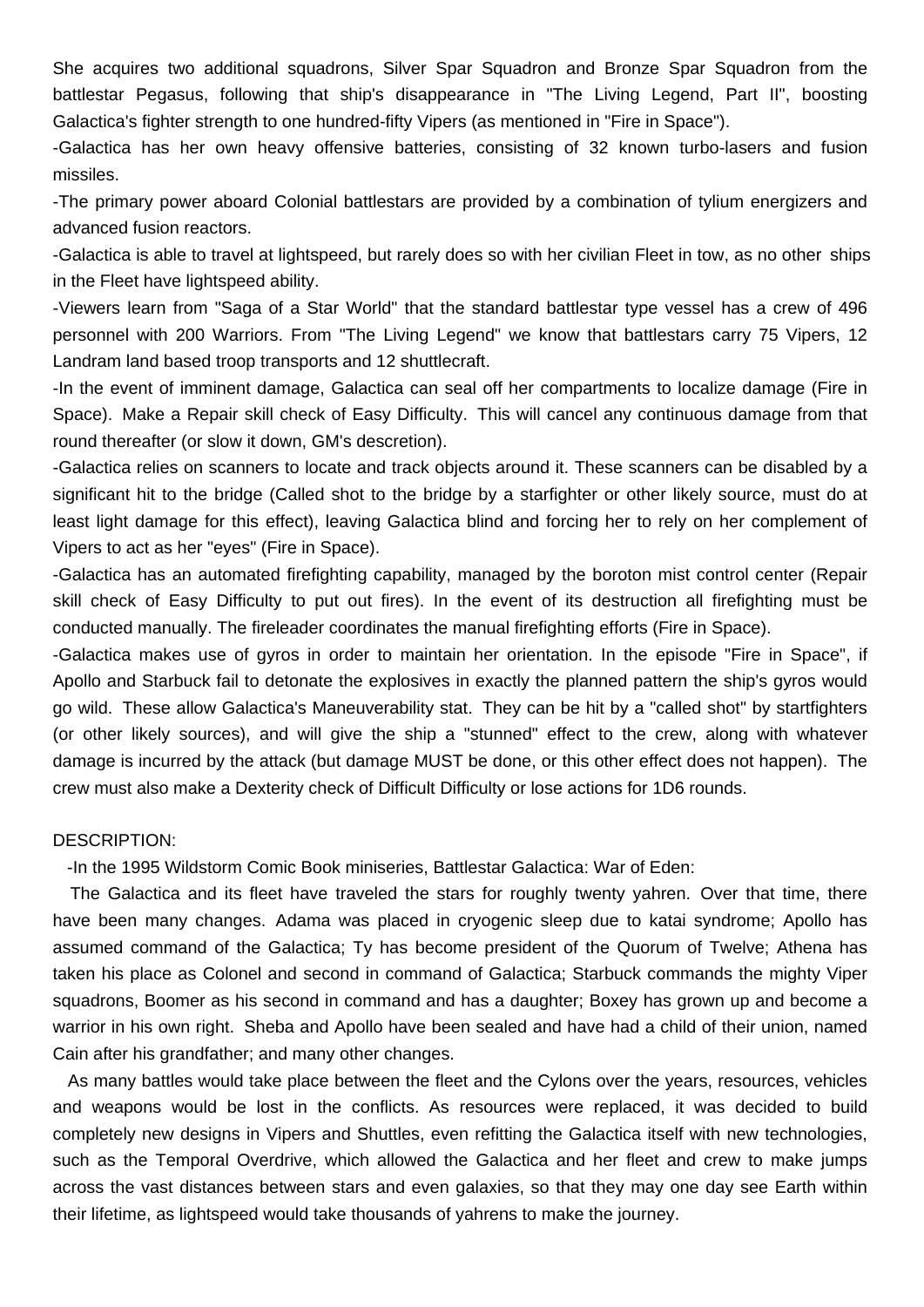Over the years, and after many battles, the Galactica itself would go through a major overhaul and refit with upgraded weapons systems. The turbolasers were enhanced, and more were added. Further, the Vipers could not always screen enemy fighter craft from reaching the Galactica, so a point-defence weapons system was installed, giving the ship much in the way of anti-starfighter firepower. The missile launchers were modified to accomodate various new warhead types, also used against starfighters, both singles and squadron strength. The Electronic Defence Shields remain the same, having always been effective against the Cylons in the past when the Galactica was forced to face the Cylons directly.

 The mighty battlestar's already impressive hull plating was enhanced and thickened, and its structure was widened to accomodate all the extra firepower and hull modifications, making it more of a flying fortress than it ever was before.

 The engines were suped out for greater speed and power output than before as well, and the Force Shileds have also been modified to make use of the Galactica's greater power output after enhancements were made to both the Tylium and Fusion power systems.

 All in all, the Galactica has kept up pace as best it can with the advancements of the Cylon Empire, and is still able to keep one step ahead of them while they persue the fleet, and is still able to take any Cylon basestar head to head when they cannot evade their life-long enemies anymore. Combined with their new Fang Vipers, the fleet is safe as it ever was against the Cylon Empire.

-Campain: Stargate-Alliance: In my campaign, this is the version of the galactica that I am using. The setting is, more or less, similar as well, with a few differences. Boxey has served time as a warrior, but instead chose to follow the Colonial's more religious and historical aspects. Adama did not suffer Katai syndrome and is still alive and well, albeit retired to let Apollo command the Galactica and its forces, taking more of a teaching and advisory role.

 On the edge of a far away galaxy, Galactica picks up a signal. At first, the visual looks kind of funny, like some kind of entertainment broadcast from the old Colonial days. Once translated, it is proven true. The show's name is Wormhole Extreme. But from the language and culture, and a few parts of the speech, it is thought that this broadcast must come from Earth!

 Two scout Vipers are prepared with Subspace communication devices that can relay data and comm traffic back to the Galactica, and they are jumped seperately via the temporal overdrive to scout the location of the signal. If nothing is found, the Galactica can jump in to recover them, then return to the fleet.

 Once there, two planets are discovered, linked by a highly advanced technological umbilical of some kind, with a bulbous section in the middle. There is a single moon orboting these.

 The scouts, Starbuck II and Greko, are shot down by Death Gliders amd crashland on the moon. Meanwhile, John O'Neill and Rya'c are on loan to Atlantis Team 1 with John Sheapard and Ronin Dex, who in turn are acting as improv SG Teams since Atlantis returned to Earth. the are to check out an SG science team that has yet to report in. When they reach their destination via stargate, a battle insues.

 Starbuck II, unable to recover his wingman, is caught by the Stargate by unknown assailants. he accidentally destroys the DHD device by the Stargate (not knowing what these are or their importance to the gat's operations). The enemy leader gets away with his wingman and several individuals in green uniforms.

 Moments later, the gate reopens and Atlantis 1 comes through, and immediately aid Starbuck II against the Jaffa guard. Pleasantries are made, explanations are given, and everyonequickly unites against the jaffa who are swarming everywhere.

Eventuallu, the Galactica sends an evac team ad gets them off the surface. In orbit, they are